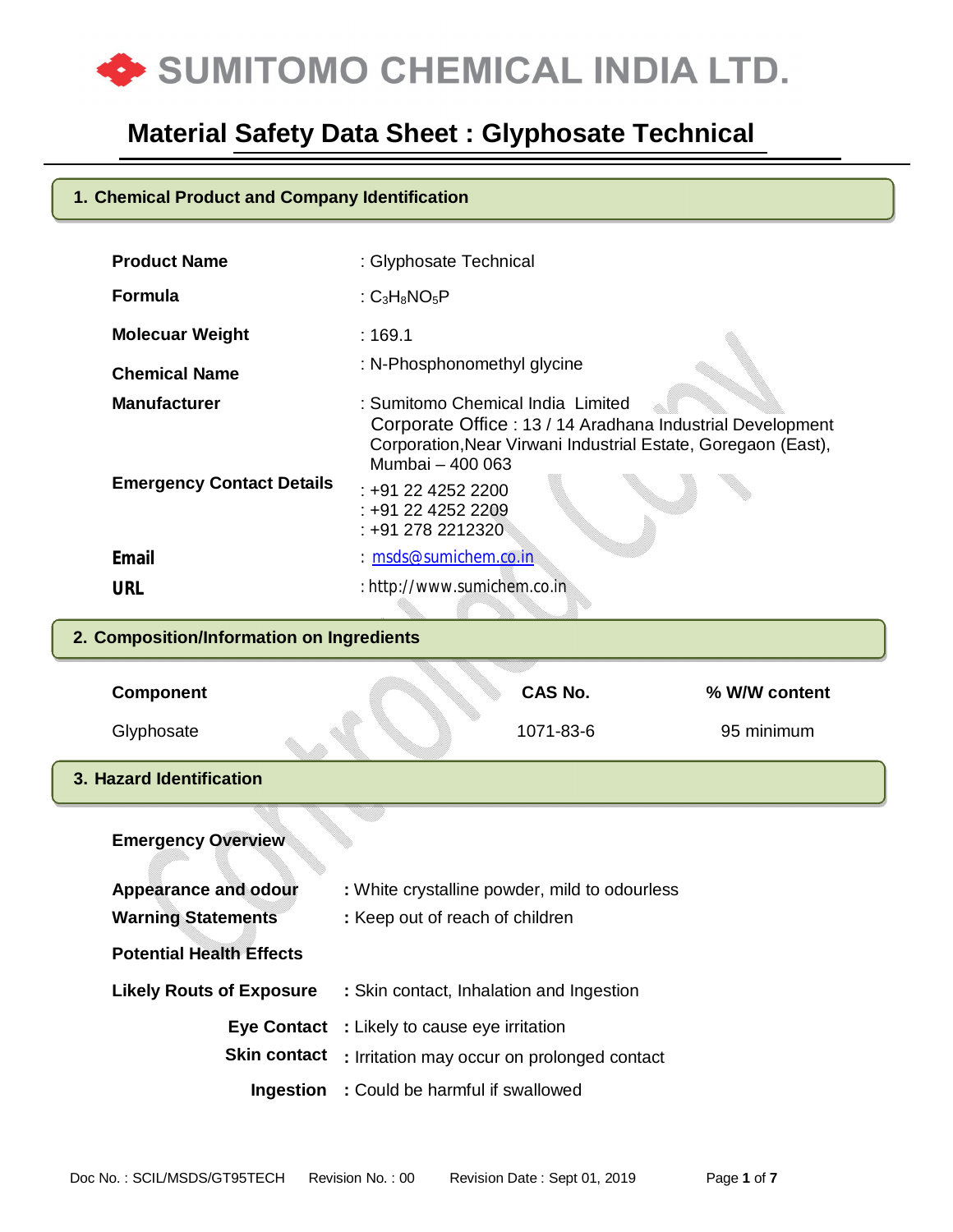

| <b>Environmental Hazards</b>                        |   | <b>Inhalation</b> : Could be harmful if inhaled.<br>: The product is an active ingredient used in herbicide formulations<br>and is therefore expected to be harmful to some weeds / plants.                                          |  |
|-----------------------------------------------------|---|--------------------------------------------------------------------------------------------------------------------------------------------------------------------------------------------------------------------------------------|--|
| 4. First aid measures and Antidote                  |   |                                                                                                                                                                                                                                      |  |
| Emergency and First Aid Procedure -                 |   |                                                                                                                                                                                                                                      |  |
| If in Eyes                                          |   | Immediately flush with plenty of clean water for 15-20 minutes.<br>Remove contact lenses if present after 5 minutes of washing. Get<br>medical attention.                                                                            |  |
| If on Skin                                          |   | Wash with plenty of clean water and soap. Get medical attention if<br>irritation develops                                                                                                                                            |  |
| If Inhaled                                          |   | If experiencing any distress/discomfort, immediately remove the<br>affected person to fresh air and obtain medical advice if discomfort<br>does not disappear.                                                                       |  |
| <b>If Swallowed</b>                                 |   | Immediately offer drinking water to the person, if able to swallow.<br>Get medical attention.                                                                                                                                        |  |
| <b>Note to Physician</b>                            |   | Treat symptomatically. May be treated as usual against effects of<br>acids or acid fumes.                                                                                                                                            |  |
| <b>Antidote</b>                                     |   | No specific antidote known.                                                                                                                                                                                                          |  |
| 5. Fire Fighting Measures                           |   |                                                                                                                                                                                                                                      |  |
| Hazardous product of<br><b>Combustion</b>           |   | The essential breakdown products are carbon monoxide, carbon<br>dioxide, phosphorus pentoxide and nitrogen oxides.                                                                                                                   |  |
| <b>Extinguishing Media</b>                          |   | In case of Fire use Dry chemical powder, $CO2$ type fire extinguisher<br>or Flood with water.                                                                                                                                        |  |
| <b>Unusual Fire and</b><br><b>Explosion Hazards</b> |   | The product does not pose any unusual fire hazard. It is advisable for<br>firemen to avoid direct contact.                                                                                                                           |  |
| <b>Fire Fighting Measures</b>                       | ÷ | Evacuate area and fight fire from a safe distance. Approach from<br>upwind to avoid hazardous vapours and decomposition products.<br>Use self-contained breathing apparatus. Used equipments should be<br>thoroughly decontaminated. |  |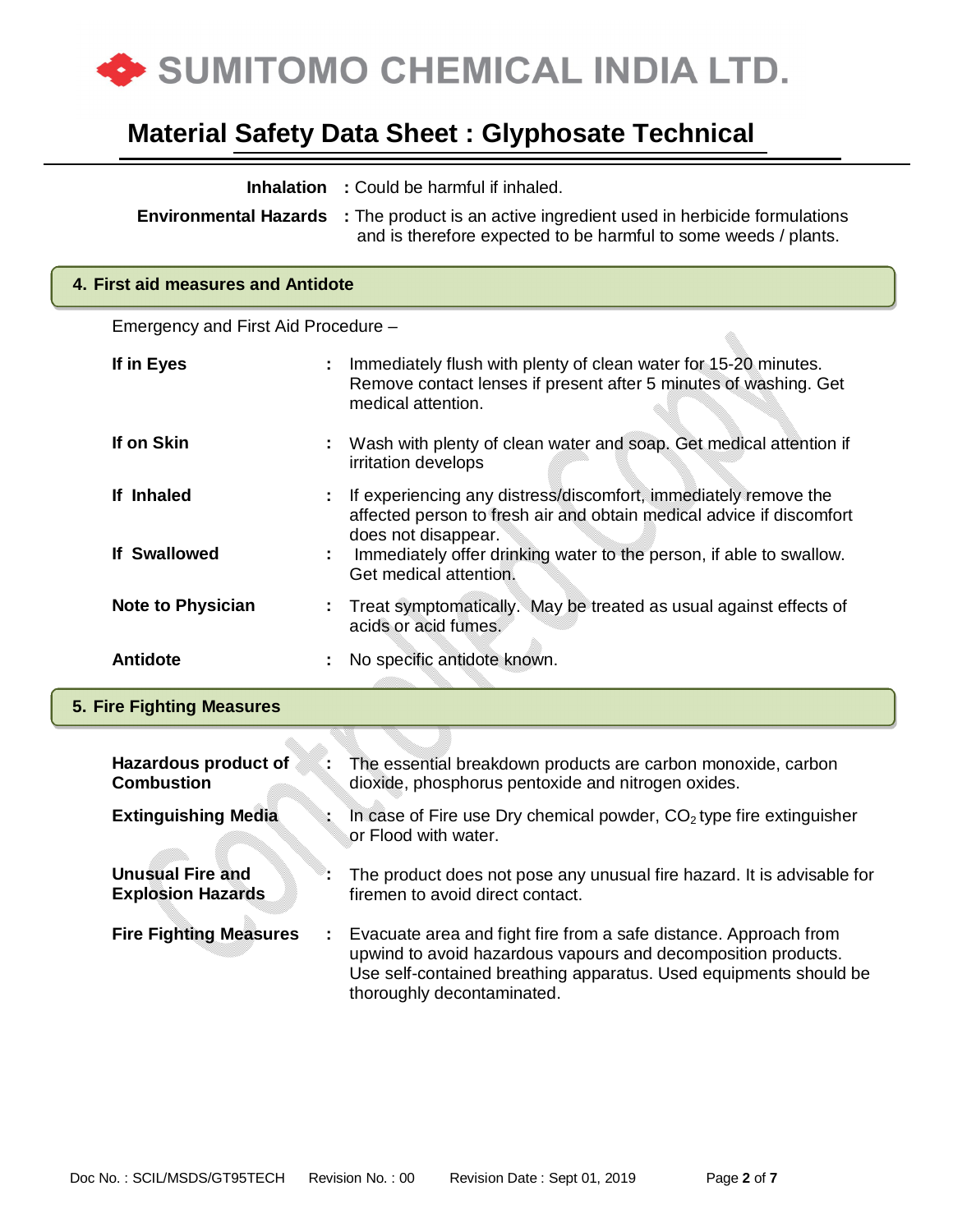

#### **6. Accidental Release Measure**

| <b>Personal</b><br><b>Protection</b>     |    | Observe all protection and safety precautions. Depending on the<br>magnitude of the spill, use eye protection, gloves and shoes during<br>cleaning of spill is recommended. For PPE see Section 8 below.                                                                                     |
|------------------------------------------|----|----------------------------------------------------------------------------------------------------------------------------------------------------------------------------------------------------------------------------------------------------------------------------------------------|
| Steps to be taken<br>in case of a spill  | ÷  | It is recommended to have a predetermined plan / SOP for the handling<br>of spills.                                                                                                                                                                                                          |
|                                          |    | Stop the source of the spill immediately, if safe to do so. Contain the spill<br>to prevent any further contamination of soil or water.                                                                                                                                                      |
|                                          |    | Keep all bystanders away. Wear full-length clothing and gloves. Shovel<br>and collect the spilled material / contaminated absorbent and place in<br>suitable containers. Thoroughly scrub the floor or other impervious<br>surfaces with a strong industrial detergent and rinse with water. |
|                                          |    | Spills in water should be contained as much as possible by isolation of<br>the contaminated water. The contaminated water must be collected and<br>removed for treatment or disposal through incineration.                                                                                   |
| 7. Handling and Storage                  |    |                                                                                                                                                                                                                                                                                              |
| <b>Precautions in</b><br><b>Handling</b> | ÷. | In an industrial environment, such as while making formulation, filling or<br>packing, it is recommended to avoid physical contact with the product and<br>to have adequate ventilation.                                                                                                     |
| <b>Precautions in</b>                    |    | Avoid spillage into the eyes, or contact with bare skin or clothing. Avoid<br>inhaling dust. Wash hands, feet, face thoroughly after handling. Remove<br>contaminated clothing immediately.<br>The product is stable under normal conditions of warehouse storage.                           |
| <b>Storage</b>                           |    | Keep container tightly closed.                                                                                                                                                                                                                                                               |
|                                          |    | Store in a cool, dry, well- ventilated place away from direct sunlight,<br>foodstuffs, animal feed under lock & key.                                                                                                                                                                         |
| <b>Specific Use</b>                      |    | The product is meant / approved to be used for manufacture of herbicide<br>formulations.                                                                                                                                                                                                     |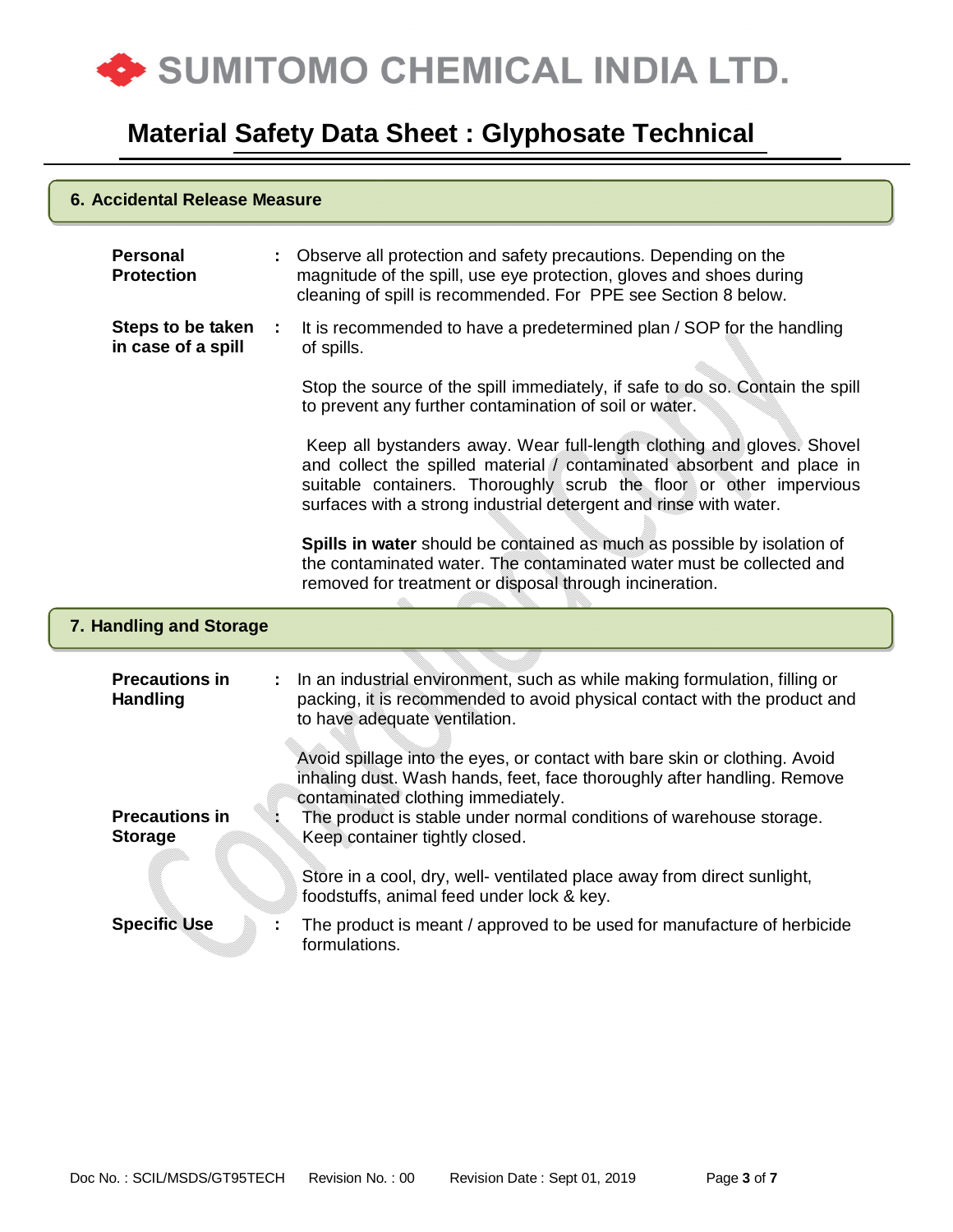

### **8. Exposure Controls/Personal Protection**

| <b>Exposure Limit</b><br><b>Values</b>  |    | Exposure limits have not been established for glyphosate or any other<br>component of this product. However, exposure limit values defined by local<br>regulations may exist and must be checked / observed.                                                                                    |
|-----------------------------------------|----|-------------------------------------------------------------------------------------------------------------------------------------------------------------------------------------------------------------------------------------------------------------------------------------------------|
| <b>Personal</b><br><b>Protection</b>    |    | : When used in a closed / automated system, personal protection equipment<br>may not be required. When closed system is not possible in case of<br>maintenance, repair, sampling etc, systems must be made nonhazardous<br>before opening.                                                      |
| <b>Respiratory</b><br><b>Protection</b> |    | : The product is not likely to pose inhalation exposure concern during normal<br>handling. In the event of an accidental discharge of the material during<br>manufacture or handling which may produce dust, workers should put on<br>respiratory protection equipment with a universal filter. |
| <b>Protective Gloves</b>                |    | : Wear appropriate gloves.                                                                                                                                                                                                                                                                      |
| <b>Eye Protection</b>                   | ÷. | Wear goggles, face shield or safety glasses. It is recommended to have an<br>eye wash fountain available in the work area.                                                                                                                                                                      |
| <b>Skin Protection</b>                  |    | Wear appropriate protective clothing to prevent direct skin contact                                                                                                                                                                                                                             |

### **9. Physical and Chemical Properties**

| <b>Physical State</b>                         |    | Solid                           |
|-----------------------------------------------|----|---------------------------------|
| Appearance                                    | ÷  | White crystalline powder        |
| Odour                                         | K  | Mild to odourless               |
| <b>Specific Gravity (Relative</b><br>density) |    | $\div$ 1.67 +/- 0.02 at 20 °C   |
| pH value                                      |    | 1.86 to 1.90                    |
| <b>Viscosity</b>                              | ÷. | Not applicable                  |
| <b>Vapour Pressure</b>                        |    | 1.2636 x $10^{-5}$ Pa           |
| <b>Melting Point</b>                          |    | : >295 °C                       |
| <b>Flash Point</b>                            |    | Not flammable                   |
| <b>Flammable Limits</b>                       | t. | Not applicable                  |
| <b>Solubility in Water</b>                    |    | : 12.91 $\pm$ 0.25 g/l at 30 °C |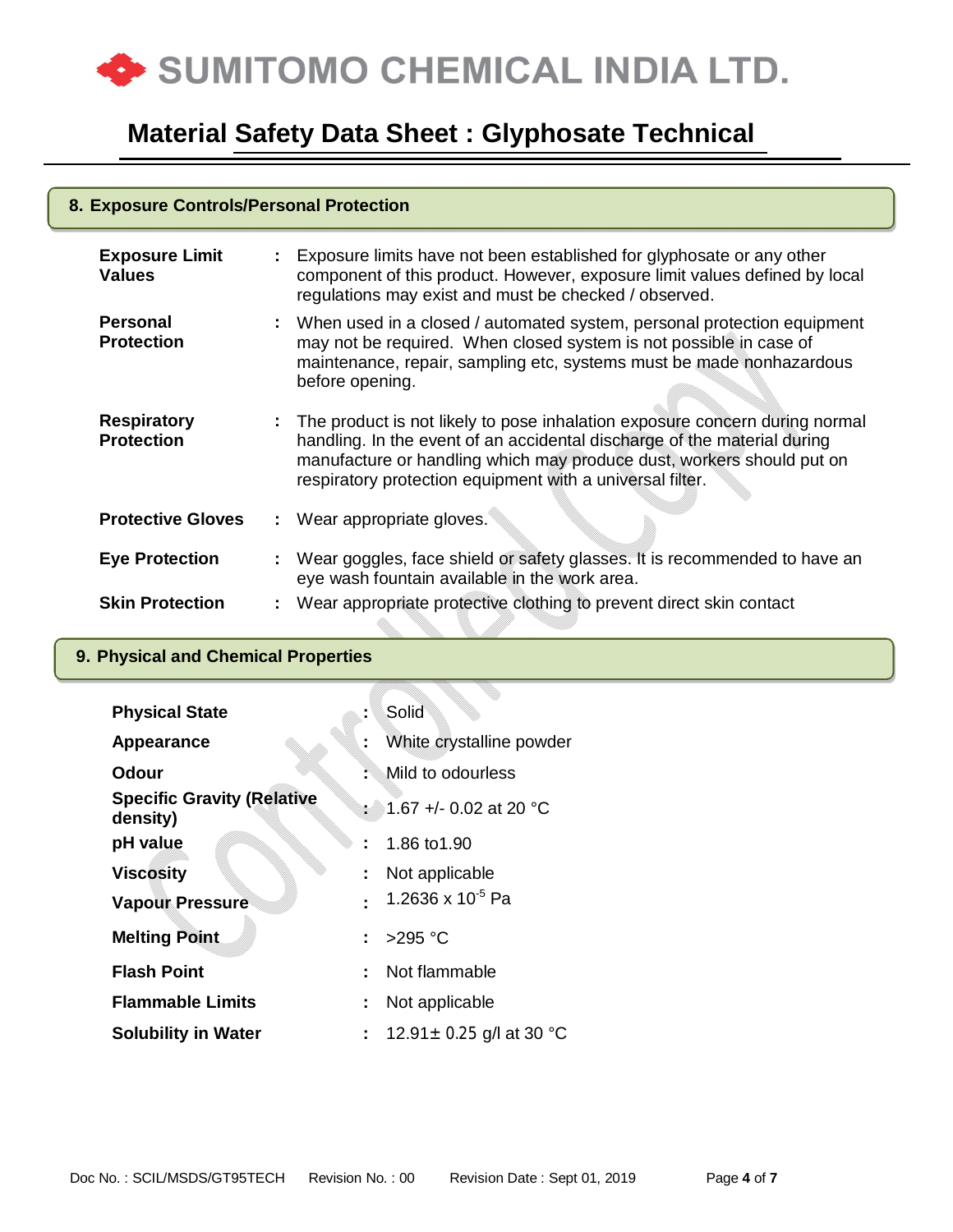

| 10. | <b>Stability and Reactivity</b>                                                                                                                                                                                                                                                          |                                                                                                                                                                  |  |  |
|-----|------------------------------------------------------------------------------------------------------------------------------------------------------------------------------------------------------------------------------------------------------------------------------------------|------------------------------------------------------------------------------------------------------------------------------------------------------------------|--|--|
|     | <b>Chemical Stability</b>                                                                                                                                                                                                                                                                | Product is stable under ambient conditions of storage.                                                                                                           |  |  |
|     | <b>Materials to Avoid</b>                                                                                                                                                                                                                                                                | Does not react with common material.                                                                                                                             |  |  |
|     | <b>Hazardous</b><br><b>Decomposition Product</b>                                                                                                                                                                                                                                         | Refer to section no. 5 above.                                                                                                                                    |  |  |
|     | <b>Hazardous</b><br>Polymerisation                                                                                                                                                                                                                                                       | Not known                                                                                                                                                        |  |  |
| 11. | <b>Toxicological Information</b>                                                                                                                                                                                                                                                         |                                                                                                                                                                  |  |  |
|     | <b>Health Hazards</b>                                                                                                                                                                                                                                                                    | Refer to section no. 3 above<br>$\mathbb{Z}^{\mathbb{Z}}$                                                                                                        |  |  |
|     | <b>Acute Toxicity</b>                                                                                                                                                                                                                                                                    | The product is practically non-toxic. However, it should be treated<br>with the usual care of handling chemicals.                                                |  |  |
|     | <b>Route(s) of Entry</b><br>Ingestion :<br>Skin<br><b>Inhalation</b>                                                                                                                                                                                                                     | $LD_{50}$ , oral, rat: > 2000 mg/kg body weight of female rat<br>$LD_{50}$ , dermal, rat: > 2000 mg/kg body weight<br>4 hour $LC_{50}$ , rat: $> 5.04$ mg/L air. |  |  |
| 12. | <b>Ecological Information</b>                                                                                                                                                                                                                                                            |                                                                                                                                                                  |  |  |
|     | <b>Acute Oral Toxicity in</b><br><b>Birds</b>                                                                                                                                                                                                                                            | In bobwhite quail>3851 mg/kg                                                                                                                                     |  |  |
|     | <b>Acute Toxicity in Fish</b><br>(96 hrs $LC_{50}$ )                                                                                                                                                                                                                                     | Rainbow trout: 86 mg/L                                                                                                                                           |  |  |
|     | <b>Acute Toxicity Honey</b><br>bees                                                                                                                                                                                                                                                      | Oral & contact $LC_{50}$ 48 Hrs. > 100 µg/bee                                                                                                                    |  |  |
| 13. | <b>Disposal Considerations</b>                                                                                                                                                                                                                                                           |                                                                                                                                                                  |  |  |
|     | <b>Waste Treatment</b><br>Keep out of drains, sewers, ditches and waterways.<br><b>Methods</b><br>Left-over material should be disposed off in a landfill approved for<br>pesticide disposal. Other possible methods of disposal are controlled<br>incineration with flue gas scrubbing. |                                                                                                                                                                  |  |  |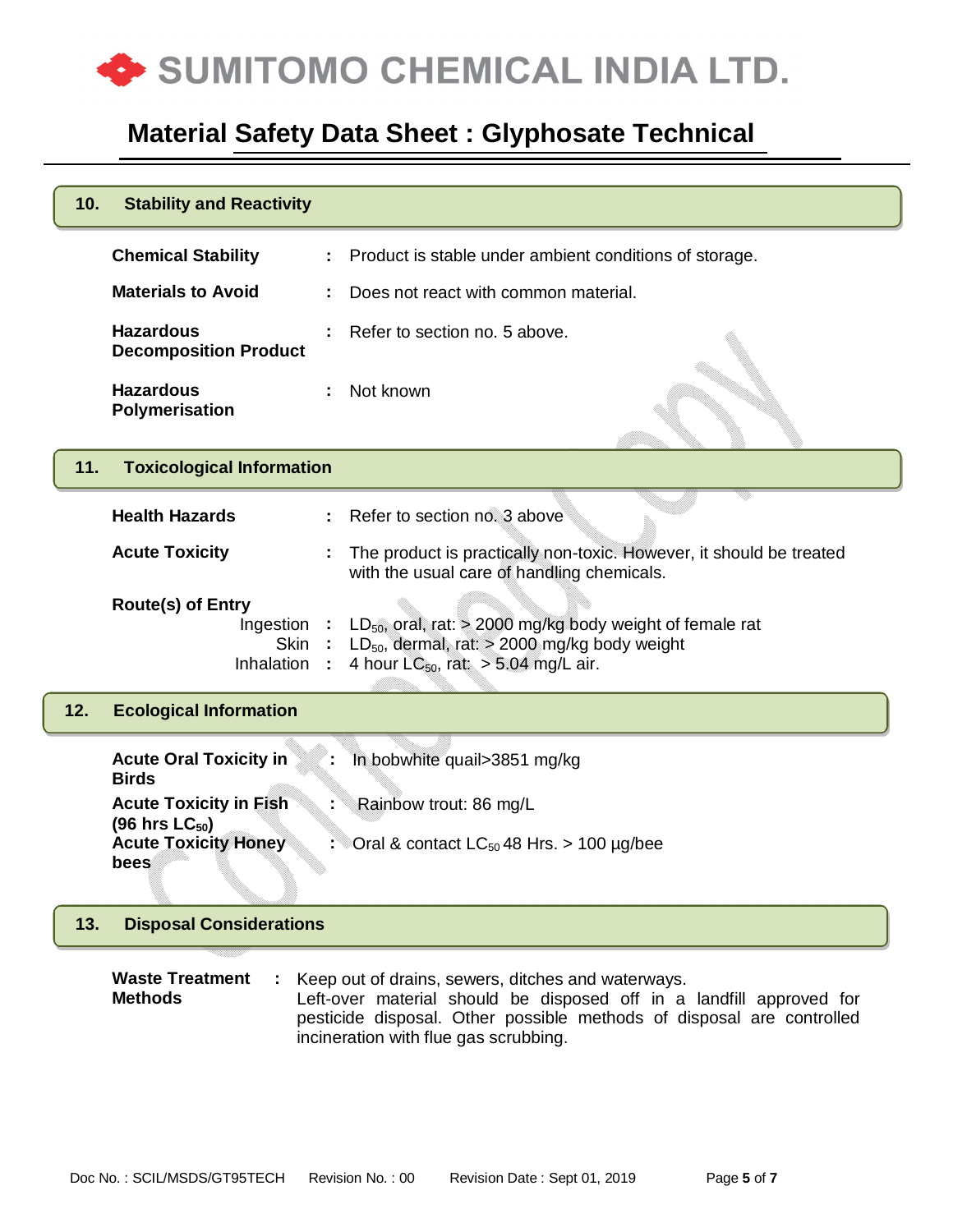

**Containers :** Empty containers may retain product residue. Observe all safeguards mentioned in label until container is cleaned and destroyed.

> Triple rinse or pressure rinse the empty containers. Collect rinse water in a tank. Dispose through approved waste disposal service.

Do not re-use containers.

Disposal of waste and packaging materials must always be in accordance with all applicable local laws / regulations.

#### **14. Transport Information**

The data provided in this section is for information only. Please apply the appropriate regulations to properly classify your shipment for transportation.

Not classified as dangerous goods under the applicable DOT, ICAO/IATA, IMO, TDG

| <b>IMDG classification</b>           |                                                                    |
|--------------------------------------|--------------------------------------------------------------------|
| <b>Proper Shipping Name</b>          | Environmentally hazardous Substance, Solid, n.o.s.<br>(Glyphosate) |
| <b>Class / Division</b>              | 9                                                                  |
| Subsidiary hazard(s)                 |                                                                    |
| UN No.                               | 3077<br>٠                                                          |
| <b>Packing group</b>                 | ШJ<br>Ł.                                                           |
| <b>IMDG Marine pollutant®</b>        | No<br>٠                                                            |
|                                      |                                                                    |
| 15.<br><b>Regulatory Information</b> |                                                                    |
| <b>Contains</b>                      | Glyphosate (CAS No. 1071-83-6)<br>t.                               |
| <b>Regulatory Status</b>             | The product is meant for the production of herbicide which<br>÷.   |

should be used for the applications they are registered for,

in accordance with an officially approved label.